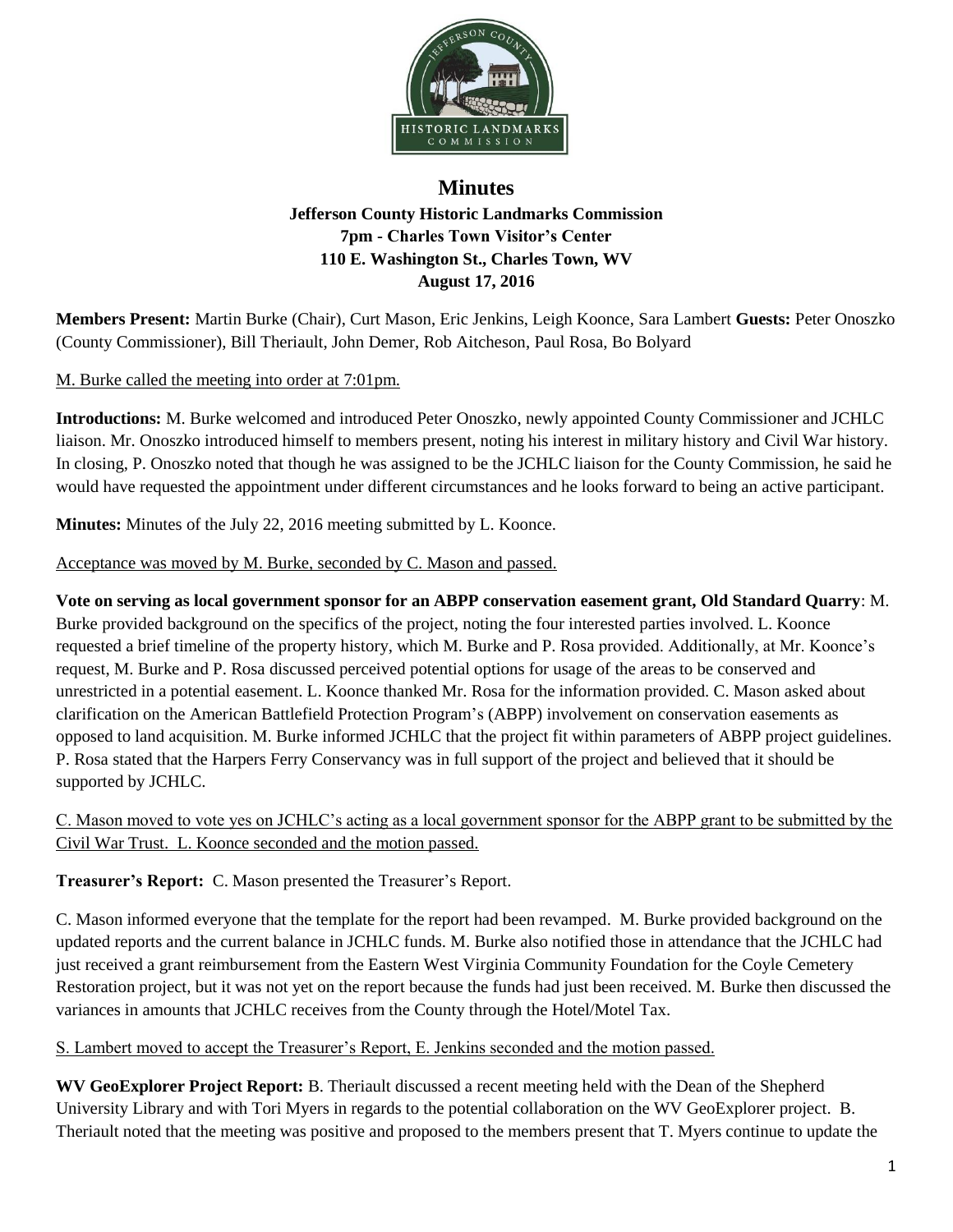database for the website and that if agreed to by Shepherd University, that Shepherd University be the host of the WV GeoExplorer Project. In the interim, B. Theriault proposed that funding continue to be sought through grants and fundraising. M. Burke commented that JCHLC would be willing to establish a third memorandum of understanding with Shepherd University to host the West Virginia GeoExplorer project.

**Vote on JC Landmark nomination – Bethesda United Methodist Church, Moler's Crossroad**: M. Burke and E. Jenkins provided background and history on the process to nominate Bethesda United Methodist Church. Our SU summer intern, Lauren Kelly, prepared the documentation necessary for the nomination. M. Burke and L. Koonce noted that JCHLC should publicize the potential designation of the site as a County Landmark via press and social media.

## C. Mason moved to nominate Bethesda United Methodist Church, E. Jenkins seconded and the motion passed.

**Discussion of National Register Nomination - Feagan's Mill:** John Demer summarized the current status of the nomination. SHPO recommended a number of revisions, including incorporating the circa 1940 house (contributing building) and meat house (contributing structure) as part of the total mill site property. Nomination to be considered for approval on Sept 30 by WV Culture and History.

**Vote on updates to JCHLC historic resources inventory**: M. Burke provided background on the process to update the HLC's historic resources inventory, noting the specific proposed updates. M. Burke also suggested that the recently destroyed Abraham Snyder barn's foundation is still in existence and should be photographed. E. Jenkins noted that there may be Historic American Building Survey photos in the Library of Congress. Group discussed acquiring permanent signage for high priority properties, and ways to assist owners who are interested in installing markers and permanent signage.

L. Koonce moved to approve the updates to the JCHLC historic resources inventory. S. Lambert seconded and the motion passed.

**AmeriCorps Member Report:** M. Burke initiated the report by providing an update on the completion of two summer academic internships recently completed. R. Aitcheson informed JCHLC that final production of two sets of brochures for local distribution were in process, with a third soon to be ready for first draft. R. Aitcheson then notified JCHLC that he would be leading a tour of the Summit Point battlefield for the battle's 152<sup>nd</sup> anniversary on Sunday, August 21, 2016 and that it would be jointly presented with the newly formed Friends of the Summit Point Battlefield. P. Onoszko suggested that JCHLC promote such events through local radio public service announcements. R. Aitcheson concluded comments by stating that the new JCHLC website is continuing to be developed and visitation and usage of the site was growing since the initial launch.

**Peter Burr Farm:** M. Burke discussed the recent award of a Fairs and Festivals grant through the West Virginia Division of Culture and History, which will be used for upgrading facilities at the Peter Burr Farm Historic Site. M. Burke then discussed future project plans for the site. S. Lambert asked if the instillation of  $18<sup>th</sup>$  Century fencing was in the proposed project plans, which M. Burke confirmed. M. Burke also informed the members that discussions were underway with the Jefferson County School Board to bring County 4<sup>th</sup> grade students to Peter Burr Farm in October as well. M. Burke concluded by informing everyone that that he had been contacted by a relative of an individual who was a Burr relations and the family wants to make a donation to the Peter Burr Farm in her honor.

## **REPORTS:**

**Shepherdstown Battlefield:** M. Burke informed JCHLC that the Stum House had been demolished on a recently acquired property on the battlefield and the last step in the process was to finalize the conservation easement on the property with the Land Trust of the Eastern Panhandle. M. Burke added that the Van Evera tract project would then be completed. M. Burke then discussed two additional preservation projects currently underway at the battlefield.